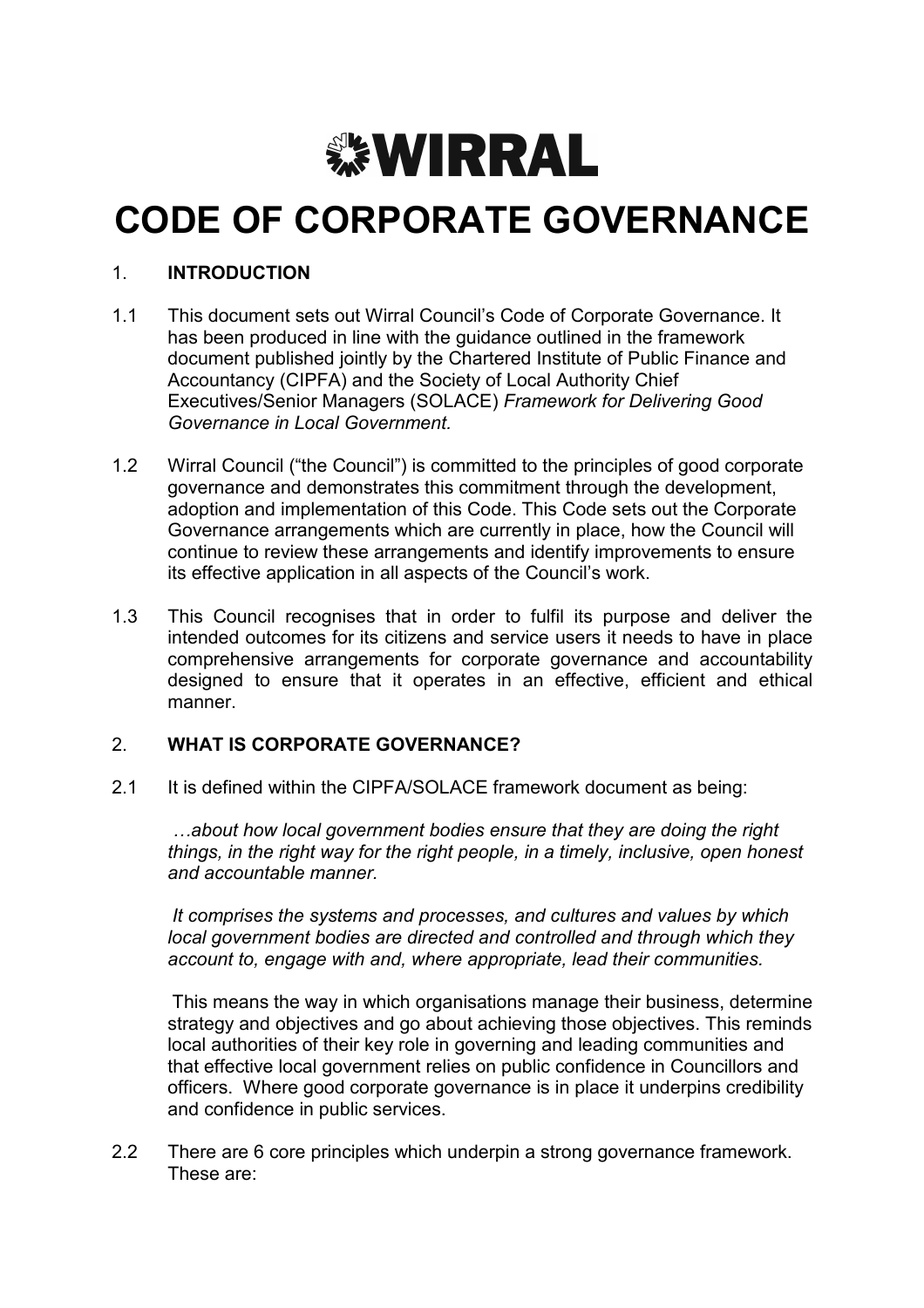- Focusing on the purpose of the authority and on outcomes for the community and creating and implementing a vision for the local area;
- Members and officers working together to a clearly defined purpose with clearly defined functions and roles;
- Promoting values for the authority and demonstrating the values of good governance through upholding high standards of conduct and behaviour;
- Taking informed transparent decisions which are subject to effective scrutiny and managing risk;
- Developing the capacity and capability of members and officers to be effective; and
- Engaging with local people and other stakeholders to ensure robust public accountability.

# 3.0 THE PRINCIPLES OF GOOD CORPORATE GOVERNANCE

3.1 These core principles underpin the Council's Code of Corporate Governance.

| <b>CODE OF CORPORATE</b><br><b>GOVERNANCE PRINCIPLES</b>                                                                                                                                   | <b>SUPPORTING EVIDENCE</b>                                                                                                                                                                                                                                                                                                                                                                                                                                                                                                                                                                                                                              |
|--------------------------------------------------------------------------------------------------------------------------------------------------------------------------------------------|---------------------------------------------------------------------------------------------------------------------------------------------------------------------------------------------------------------------------------------------------------------------------------------------------------------------------------------------------------------------------------------------------------------------------------------------------------------------------------------------------------------------------------------------------------------------------------------------------------------------------------------------------------|
| <b>Focusing on the</b><br>1.<br>purpose of the authority<br>and on outcomes for the<br>community and creating<br>and implementing a vision<br>for the local area.                          |                                                                                                                                                                                                                                                                                                                                                                                                                                                                                                                                                                                                                                                         |
| 1.1 Exercising strategic<br>leadership by developing<br>and clearly communicating<br>the authority's purpose and<br>vision and its intended<br>outcomes for citizens and<br>service users. | 1.1 There is a clear statement of the<br>organisation's purpose in:<br>Wirral's Sustainable Community<br>Strategy;<br>The Council's Corporate Plan; and<br>$\bullet$<br>Wirral's Story of Place (in the Local<br>$\bullet$<br>Area Agreement, "LAA").<br>The Council's vision is of, "a more<br>prosperous and equal Wirral enabling all<br>communities to thrive and achieve their<br>full potential". This is also consistent with<br>the partnership vision of the Local<br>Strategic Partnership.<br>Clear delivery arrangements are in place<br>through the corporate plan / departmental<br>plans<br>The Council reviews its plan, priorities and |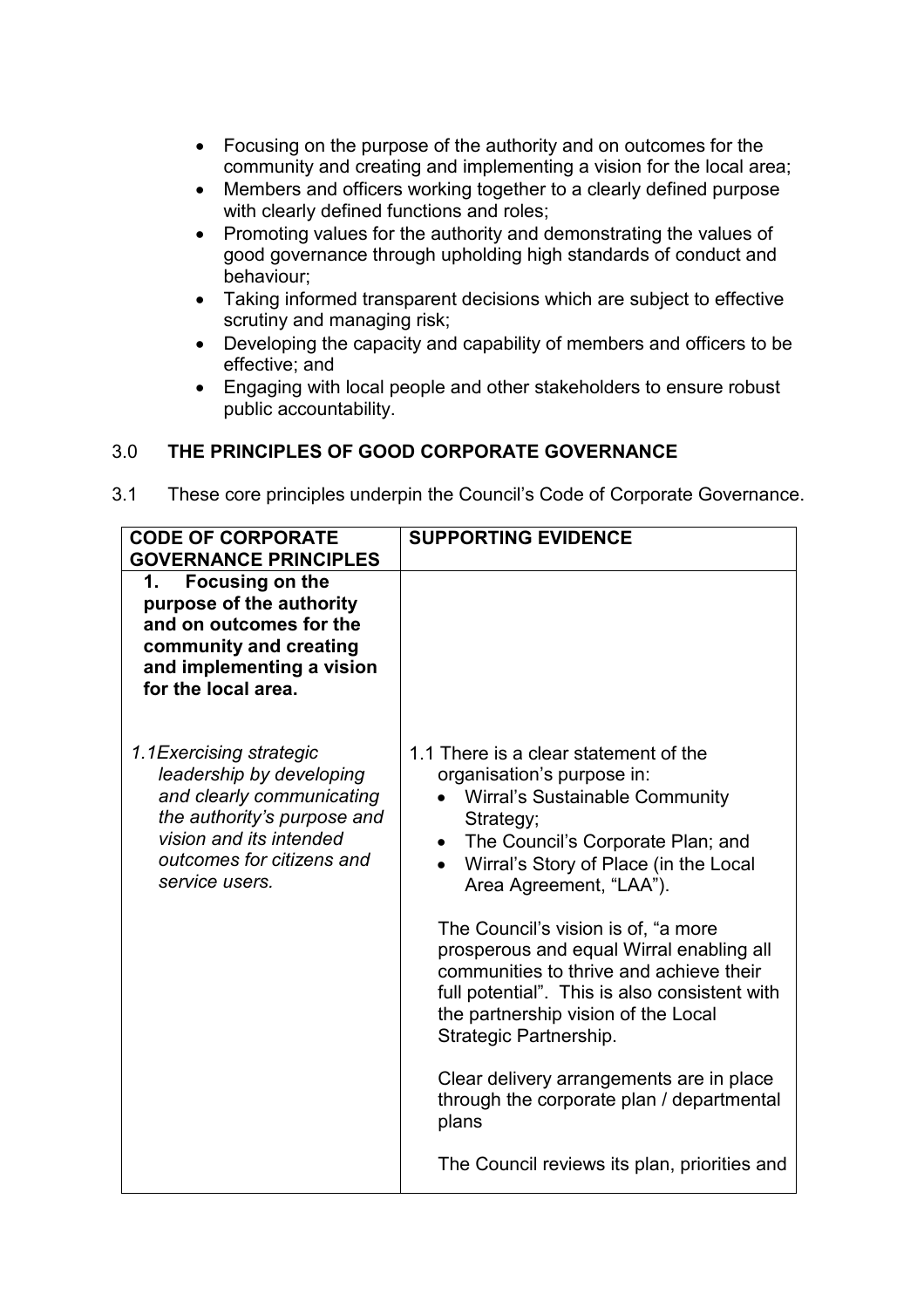|                                                                                                                                                                                 | objectives on an annual basis.                                                                                                                                                                                                                                                                                                                                                                                                  |
|---------------------------------------------------------------------------------------------------------------------------------------------------------------------------------|---------------------------------------------------------------------------------------------------------------------------------------------------------------------------------------------------------------------------------------------------------------------------------------------------------------------------------------------------------------------------------------------------------------------------------|
|                                                                                                                                                                                 | A partnership register is in place and is<br>subject to review. A partnership toolkit is<br>being developed.                                                                                                                                                                                                                                                                                                                    |
|                                                                                                                                                                                 | The Council has also developed a<br>Community Engagement toolkit with<br>partners.                                                                                                                                                                                                                                                                                                                                              |
| 1.2 Ensuring that users<br>receive a high quality of<br>service whether directly,<br>or in partnership, or by<br>commissioning                                                  | 1.2 There is a clear focus on outcomes for<br>citizens and users as highlighted in our:<br>Annual Performance Plan; and<br>Quarterly Performance Update Report<br>to Chief Officers' Management Team<br>and Cabinet.<br>We engage with customers through the<br>customer engagement toolkit. We have<br>revised our customer care standards and<br>improved our complaints procedure.                                           |
| 1.3 Ensuring that the authority<br>makes best use of<br>resources and that tax<br>payers and service users<br>receive excellent value for<br>money.                             | 1.3 The council works towards improving<br>value for money and submits evidence of<br>success in this area through our:<br>Annual efficiency statement;<br>Publication of annual budget and<br>$\bullet$<br>accounts;<br>Internal audit reports;<br>٠<br><b>Medium Term Financial Plan;</b><br>$\bullet$<br>Use of Resources Action Plan; and<br>Regular reports to the Council's<br>Cabinet on value for money of<br>services. |
| <b>Members and officers</b><br>$\overline{2}$<br>working together to<br>achieve a common<br>purpose with clearly<br>defined functions and<br>roles.                             |                                                                                                                                                                                                                                                                                                                                                                                                                                 |
| 2.1 Ensuring that a<br>constructive working<br>relationship exists<br>between authority<br>members and officers and<br>that the responsibilities of<br>members and officers are | 2.1 The council has a protocol for relations<br>between Members and Officers and the<br>council's Constitution sets out clearly the<br>decision making powers of:<br>The Council,<br>The Cabinet,<br>$\bullet$<br>Regulatory Committees; and                                                                                                                                                                                    |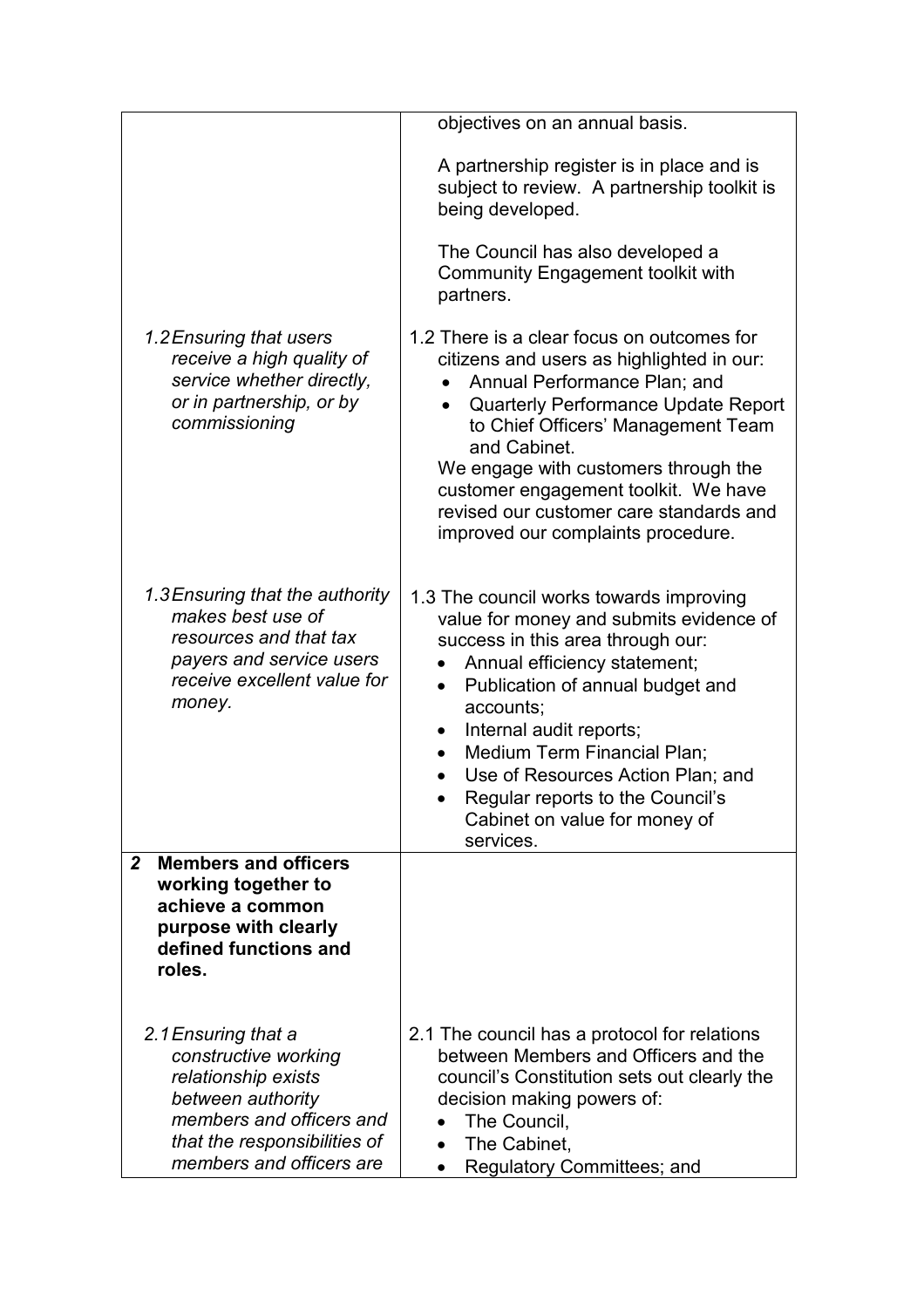| carried out to a high<br>standard.                                                                                                                                                                           | Officers.                                                                                                                                                                                                                                                                                                                                                                                                                                                                                                                                                                                                                                                                                                                                                                                                                                                                                                                                                                    |
|--------------------------------------------------------------------------------------------------------------------------------------------------------------------------------------------------------------|------------------------------------------------------------------------------------------------------------------------------------------------------------------------------------------------------------------------------------------------------------------------------------------------------------------------------------------------------------------------------------------------------------------------------------------------------------------------------------------------------------------------------------------------------------------------------------------------------------------------------------------------------------------------------------------------------------------------------------------------------------------------------------------------------------------------------------------------------------------------------------------------------------------------------------------------------------------------------|
| 2.2 Ensuring effective<br>leadership throughout the<br>authority and being clear<br>about executive and non-<br>executive functions and of<br>the roles and<br>responsibilities of the<br>scrutiny function. | 2.2 The council's Constitution also sets out<br>clearly the process for holding the<br>executive to account through the<br>Overview and Scrutiny Committees.<br>These have recently been strengthened<br>by the addition of a scrutiny toolkit and call<br>in guidelines which have received positive<br>comment from the centre for public<br>scrutiny.                                                                                                                                                                                                                                                                                                                                                                                                                                                                                                                                                                                                                     |
| 2.3 Ensuring relationships<br>between the authority, its<br>partners and the public<br>are clear so that each<br>knows what to expect of<br>the other                                                        | 2.3 The public ultimately controls the council<br>through the electoral process, but the<br>council consults with the public through<br>the citizen's panel and in accordance with<br>the community engagement toolkit.<br>The council also consults with the public<br>through the residents' survey, area forums<br>and other engagement mechanisms in<br>accordance with the community<br>engagement toolkit.<br>The Council is the Accountable Body for<br>the LAA. There are terms of reference in<br>place. The Council is currently reviewing<br>the governance arrangements for the<br>LAA.<br>The Council's constitution sets out the<br>statutory roles of the Section 151 Officer<br>and the Monitoring Officer.<br>The Council has a partnership register<br>which is reviewed regularly. This records<br>the terms of reference for the partnership<br>which set out the respective roles and<br>responsibilities. A partnership toolkit is<br>being developed. |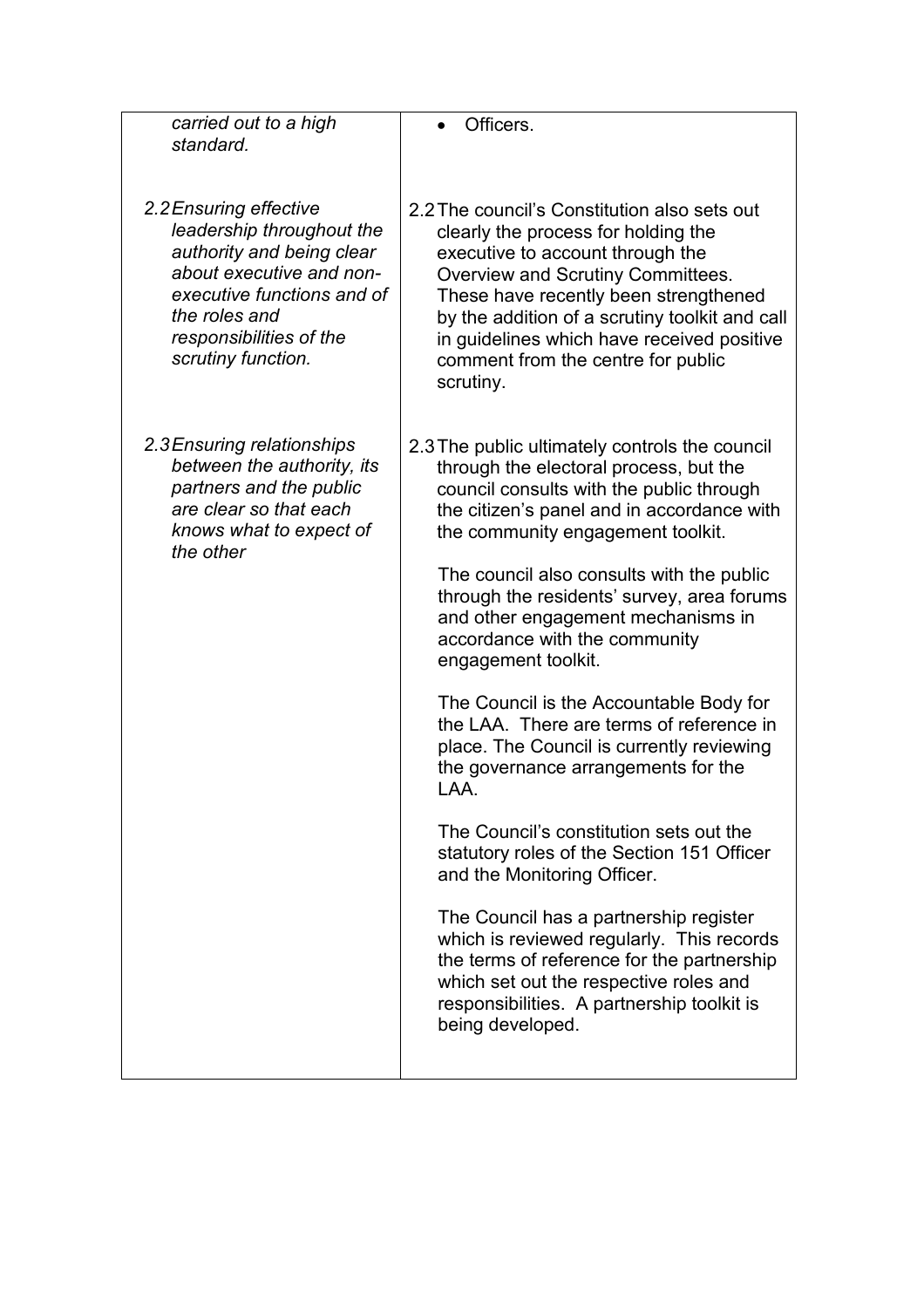| 3<br>Promoting values for the<br>authority and<br>demonstrating the values<br>of good governance<br>through upholding high<br>standards of conduct and<br>behaviour.  |                                                                                                                                                                                                                                                                                                                                                                                                                                                                                                                                                                                                                                                         |
|-----------------------------------------------------------------------------------------------------------------------------------------------------------------------|---------------------------------------------------------------------------------------------------------------------------------------------------------------------------------------------------------------------------------------------------------------------------------------------------------------------------------------------------------------------------------------------------------------------------------------------------------------------------------------------------------------------------------------------------------------------------------------------------------------------------------------------------------|
| 3.1 Ensuring authority Members<br>and officers exercise<br>leadership by behaving in<br>ways that exemplify high<br>standards of conduct and<br>effective governance. | 3.1 The council has a code of conduct for<br>members and conduct is monitored by the<br>Standards Committee. In addition the<br>council has:<br>An Equalities Policy;<br>$\bullet$<br>A Code of Conduct for staff:<br>$\bullet$<br>Declarations of interest of members<br>$\bullet$<br>and for staff;<br>Register of Gifts and Hospitality for<br>$\bullet$<br>members and for staff;<br><b>Financial Regulations;</b><br>$\bullet$<br>A whistleblowing policy;<br>$\bullet$<br>Members' Training Programme;<br>$\bullet$<br><b>Contract Procedure Rules and</b><br>$\bullet$<br>Financial Regulations; and<br><b>Freedom of Information Procedures</b> |
| 3.2 Ensuring that organisational<br>values are put into practice<br>and are effective.                                                                                | 3.2 The Council's Corporate Plan and vision<br>has been communicated to staff and<br>stakeholders.                                                                                                                                                                                                                                                                                                                                                                                                                                                                                                                                                      |
|                                                                                                                                                                       | The Council's vision and objectives are<br>linked in to the service planning process<br>other plans and policies and decision<br>making. They are also contained within<br>the Sustainable Community Strategy and<br>the LAA. There are clear links to the<br>priorities and objectives of partners.<br>These are communicated to staff and<br>partners through a variety of delivery<br>arrangements.                                                                                                                                                                                                                                                  |
|                                                                                                                                                                       | The Council's Standards Committee<br>operates effectively. It has developed a<br>Protocol for local assessment.                                                                                                                                                                                                                                                                                                                                                                                                                                                                                                                                         |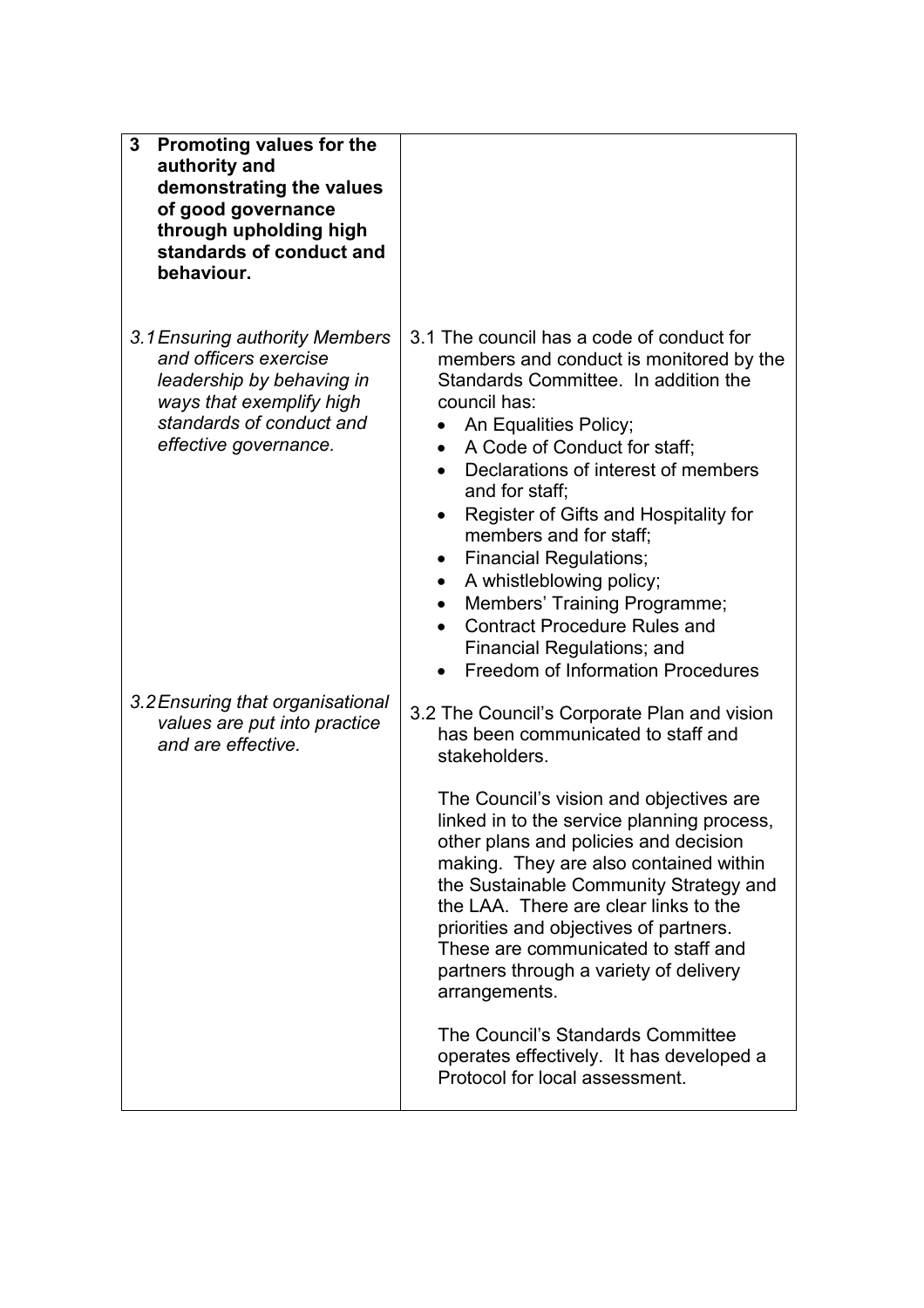| <b>Taking informed and</b><br>4<br>transparent decisions<br>which are subject to<br>effective scrutiny and<br>managing risk                                      |                                                                                                                                                                                                                                                                                                                                                                                                                                        |
|------------------------------------------------------------------------------------------------------------------------------------------------------------------|----------------------------------------------------------------------------------------------------------------------------------------------------------------------------------------------------------------------------------------------------------------------------------------------------------------------------------------------------------------------------------------------------------------------------------------|
| 4.1 Being rigorous and<br>transparent about how<br>decisions are taken and<br>listening and acting on the<br>outcome of constructive<br>scrutiny                 | 4.1 The council's Constitution sets out the<br>clearly the decision-making powers of:<br>The Council:<br>The Cabinet;<br>$\bullet$<br>Regulatory Committees; and<br>$\bullet$<br><b>Officers</b><br>Scrutiny feedback is taken into account in                                                                                                                                                                                         |
| 4.2 Having good quality<br>information, advice and<br>support to ensure that<br>services are delivered<br>effectively and are what the<br>community wants/needs. | decision-making<br>4.2 The council's Data Quality Policy sets the<br>rules and standards for ensuring that high<br>quality information is consistently<br>achieved. Our performance management<br>framework underpins this policy in<br>ensuring that high standards are also<br>achieved in the provision of advice and<br>support. The council's Financial<br>Regulations support the provision of high<br>quality financial advice. |
| 4.3 Ensuring that an effective<br>risk management system is<br>in place.                                                                                         | 4.3 The council effectively controls risk<br>through its:<br><b>Risk Management Strategy;</b><br><b>Corporate and Departmental Risk</b><br>Registers;<br>Consideration of risk in all Cabinet<br>reports;<br>The Audit and Risk Management<br>Committee; and<br><b>Annual Governance Statement</b>                                                                                                                                     |
| 4.4Using their legal powers to<br>the full benefit of the<br>citizens and communities in<br>their area                                                           | 4.4 Legal issues are considered in respect of<br>all reports to the Cabinet, Council and<br>other Committees. There is a protocol in<br>place that ensures the Head of Legal and<br>Member Services is consulted on all<br>reports.                                                                                                                                                                                                    |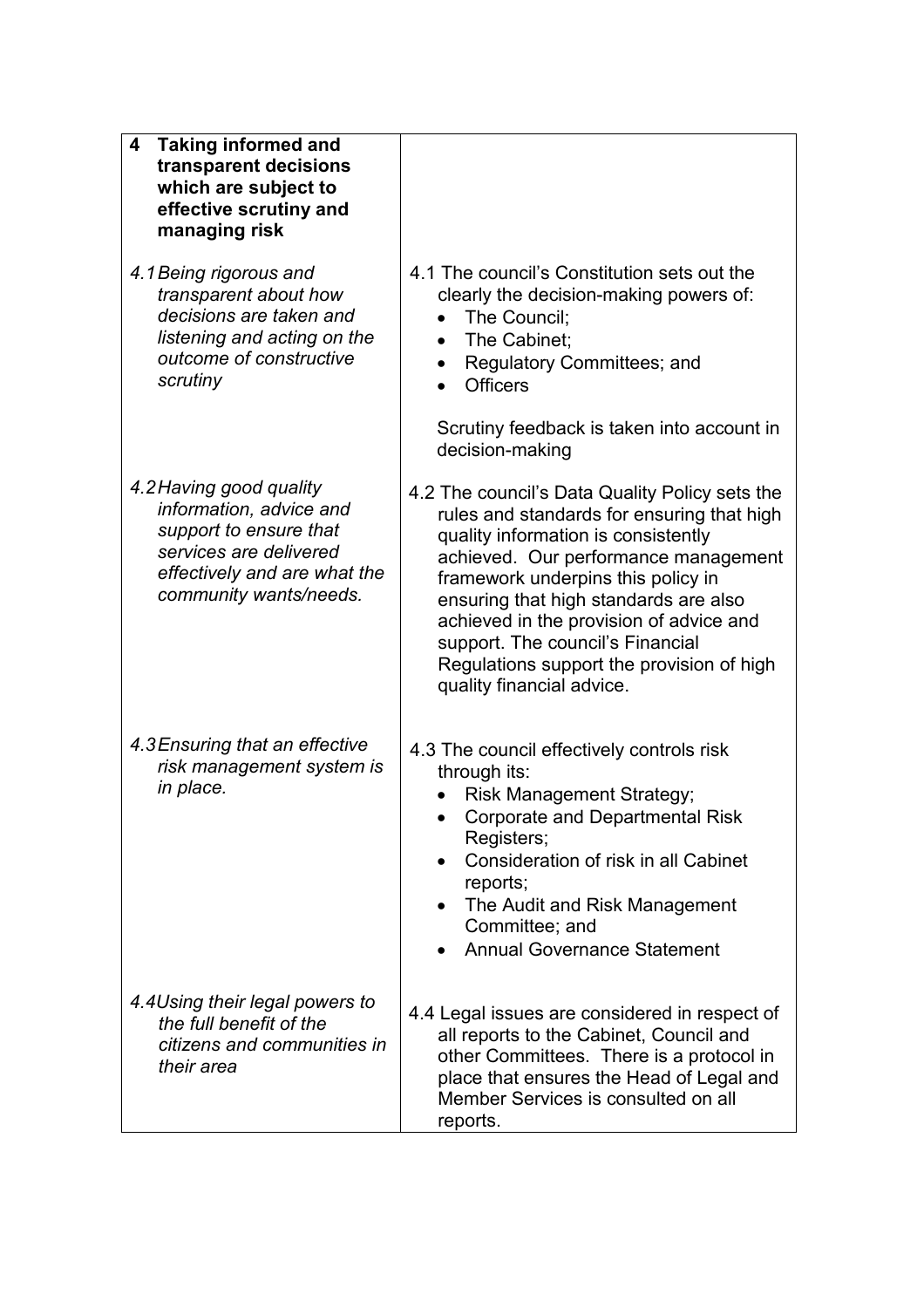| Developing the capacity<br>5<br>and capability of<br>members and officers to<br>be effective                                                                                     |                                                                                                                                                                                                                                                                                                                                                              |
|----------------------------------------------------------------------------------------------------------------------------------------------------------------------------------|--------------------------------------------------------------------------------------------------------------------------------------------------------------------------------------------------------------------------------------------------------------------------------------------------------------------------------------------------------------|
| 5.1 Making sure that Members<br>and officers have the skills,<br>knowledge, experience and<br>resources they need to<br>perform well in their roles                              | 5.1 The council has an annual training<br>programme for members approved by the<br>Members' Training Steering Group and<br>holds regular training sessions for<br>members on a variety of topics, including:<br>Service specific training;<br>Induction training for all new members;<br>and<br>Finance and Audit and Risk<br>Management Committee training. |
|                                                                                                                                                                                  | Members have also received performance<br>management and Equalities and Diversity<br>training.                                                                                                                                                                                                                                                               |
|                                                                                                                                                                                  | The council has an extensive training<br>programme for council officers including a<br>leadership development course delivered<br>in partnership with Chester University.                                                                                                                                                                                    |
| 5.2 Developing the capability of<br>people with governance<br>responsibilities and<br>evaluating their<br>performance, as individuals<br>and as a group                          | 5.2 The council examines the capability of its<br>people with governance responsibilities<br>through Key Issues Exchange and the<br>performance management framework and<br>identifies any training gaps. The relevant<br>training programmes are updated<br>accordingly.                                                                                    |
|                                                                                                                                                                                  | Attached to this Code of Corporate<br>Governance is a list of those policies and<br>procedures which form the core<br>documents with which officers must<br>familiarise themselves upon induction.<br>They will be regularly reviewed and<br>updated and all officers will be required to<br>be aware of all changes on at least an<br>annual basis.         |
| 5.3 Encouraging new talent for<br>membership of the authority<br>so that best use can be<br>made in individuals' skills<br>and resources in balancing<br>continuity and renewal. | 5.3 The Council engages with all parts of the<br>community, through its community<br>engagement toolkit, work with the<br>voluntary sector, the Older People's<br><b>Parliament and the Youth Parliament</b>                                                                                                                                                 |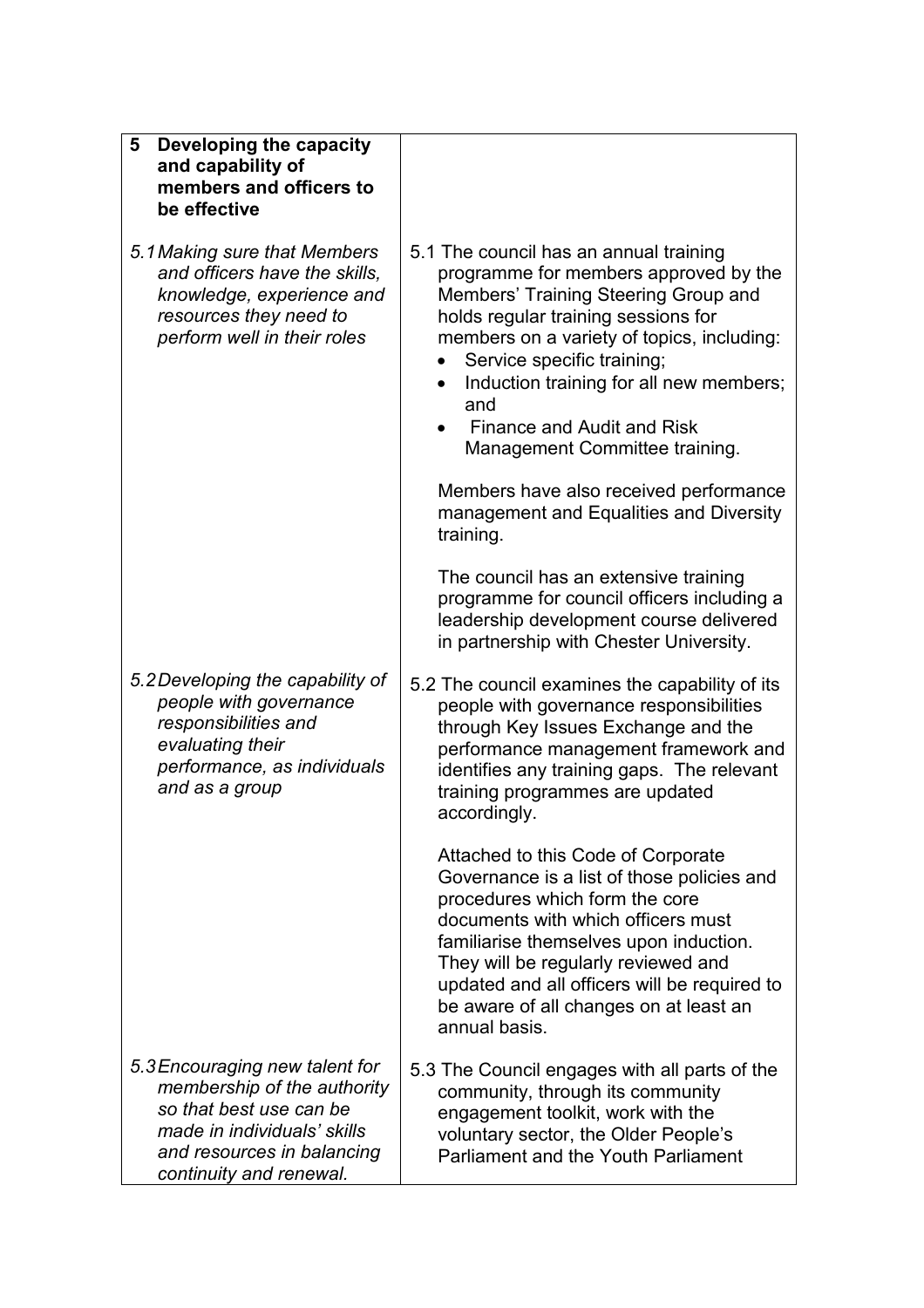| 6<br><b>Engaging with local</b><br>people and other<br>stakeholders to ensure<br>robust public<br>accountability                                                                                                                                         |                                                                                                                                                                                                                                                                                                                                                                                                                                                                                                                                                                                                                                                                                                                                                                                           |
|----------------------------------------------------------------------------------------------------------------------------------------------------------------------------------------------------------------------------------------------------------|-------------------------------------------------------------------------------------------------------------------------------------------------------------------------------------------------------------------------------------------------------------------------------------------------------------------------------------------------------------------------------------------------------------------------------------------------------------------------------------------------------------------------------------------------------------------------------------------------------------------------------------------------------------------------------------------------------------------------------------------------------------------------------------------|
| 6.1 Exercising leadership<br>through a robust scrutiny<br>function which effectively<br>engages local people and<br>all local institutional<br>stakeholders, including<br>partnerships, and develops<br>constructive and<br>accountability relationships | 6.1 The council is clear that ultimately it is<br>accountable to the citizens of Wirral. The<br>Council's community engagement toolkit<br>outlines the means by which local<br>stakeholders will be engaged and how<br>constructive, challenging relationships will<br>be built. The Council is engaging widely<br>with the public in consultation on the<br>Sustainable Community Strategy and the<br><b>Strategic Asset Review.</b>                                                                                                                                                                                                                                                                                                                                                     |
| 6.2 Taking an active and<br>planned approach to<br>dialogue with and<br>accountability to the public<br>to ensure effective and<br>appropriate service delivery<br>whether directly by the<br>authority, in partnership or<br>by commissioning.          | 6.2 Building on our community engagement<br>toolkit the council seeks to engage with<br>citizens in a number of ways including:<br>The Citizen's Panel,<br>$\bullet$<br>Area Forums,<br>$\bullet$<br>Older People's Parliament;<br>$\bullet$<br>The Youth Parliament; and<br>$\bullet$<br>The Council's website.<br>The council engages with other key<br>stakeholders through, amongst other<br>methods:<br>The Wirral Local Strategic Partnership<br>The LAA Programme Board;<br>The Crime and Disorder Reduction<br>Partnership;<br>The Children and Young People<br>Strategic Partnership Board;<br>The Strategic Housing Partnership<br>The council welcomes complaints,<br>whether through the internal complaints<br>system or via the Ombudsman, and seeks<br>to learn from them. |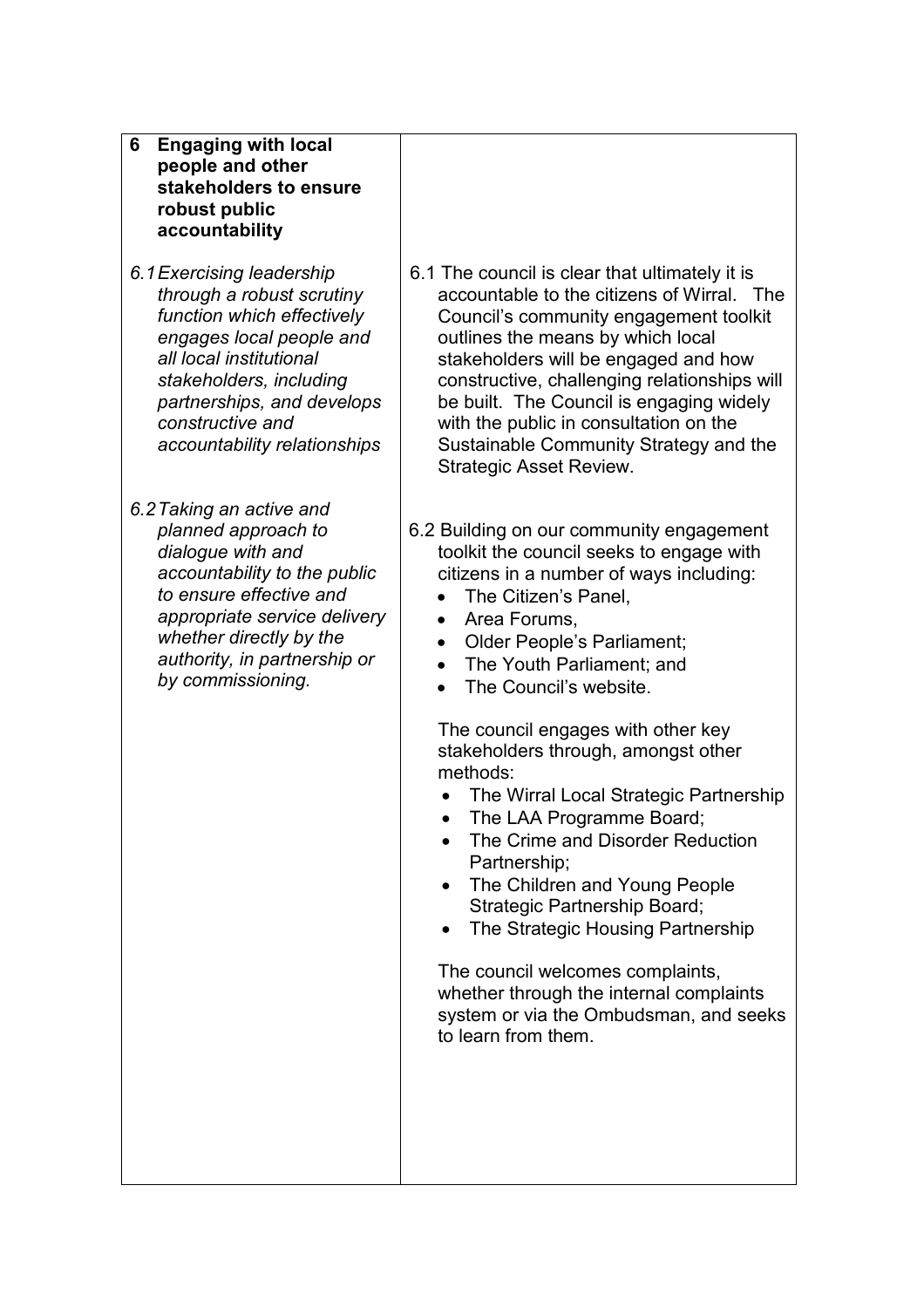| 6.3 Making best use of human<br>resources by taking an<br>active and planned<br>approach to meet<br>responsibility to staff. | 6.3 The council has Investors' in People<br>accreditation for the whole council and<br>actively engages with its staff through:<br><b>Chief Executive's Roadshows;</b><br>One Council:<br>Team briefings;<br>• The Joint Staff Consultative<br>Committee |
|------------------------------------------------------------------------------------------------------------------------------|----------------------------------------------------------------------------------------------------------------------------------------------------------------------------------------------------------------------------------------------------------|
|                                                                                                                              | The Council produces an annual report on<br>scrutiny.                                                                                                                                                                                                    |
|                                                                                                                              | The Council reports regularly on its<br>performance including an annual<br>performance report.                                                                                                                                                           |
|                                                                                                                              | The Council is committed to openness<br>and transparency in its decision making.                                                                                                                                                                         |

## 4.0 ANNUAL REVIEW AND REPORTING

- 4.1 The Council by adopting this local code, commits itself to continuously improving corporate governance in all of its activities. To ensure it keeps to this on-going commitment, the Corporate Governance Group will monitor the Council's systems and processes for their effectiveness in practice, and keep them under review to ensure that they are up-to-date. Performance monitoring will take the form of
	- i. an Annual Report;
	- ii. production of an Annual Governance Statement as part of the financial reports which will summarise:
		- compliance with the Local Code;
		- how compliance has been monitored;
		- if changes are required; and
		- how changes are to be implemented.
- 4.2 A copy of the Annual Governance Statement is attached at Appendix 1.
- 4.3 The Corporate Governance Group has been assigned responsibility for Corporate Governance, reporting, as appropriate to the Cabinet and the Audit and Risk Management Committee. The Corporate Governance Group consists of:
	- the Chief Executive, as Head of Paid Service;
	- the Deputy Chief Executive/Director of Corporate Services;
	- the Director of Finance, as section 151 officer;
	- the Director of Law, HR and Asset Management, as the Monitoring Officer;
	- the Chief Internal Auditor; and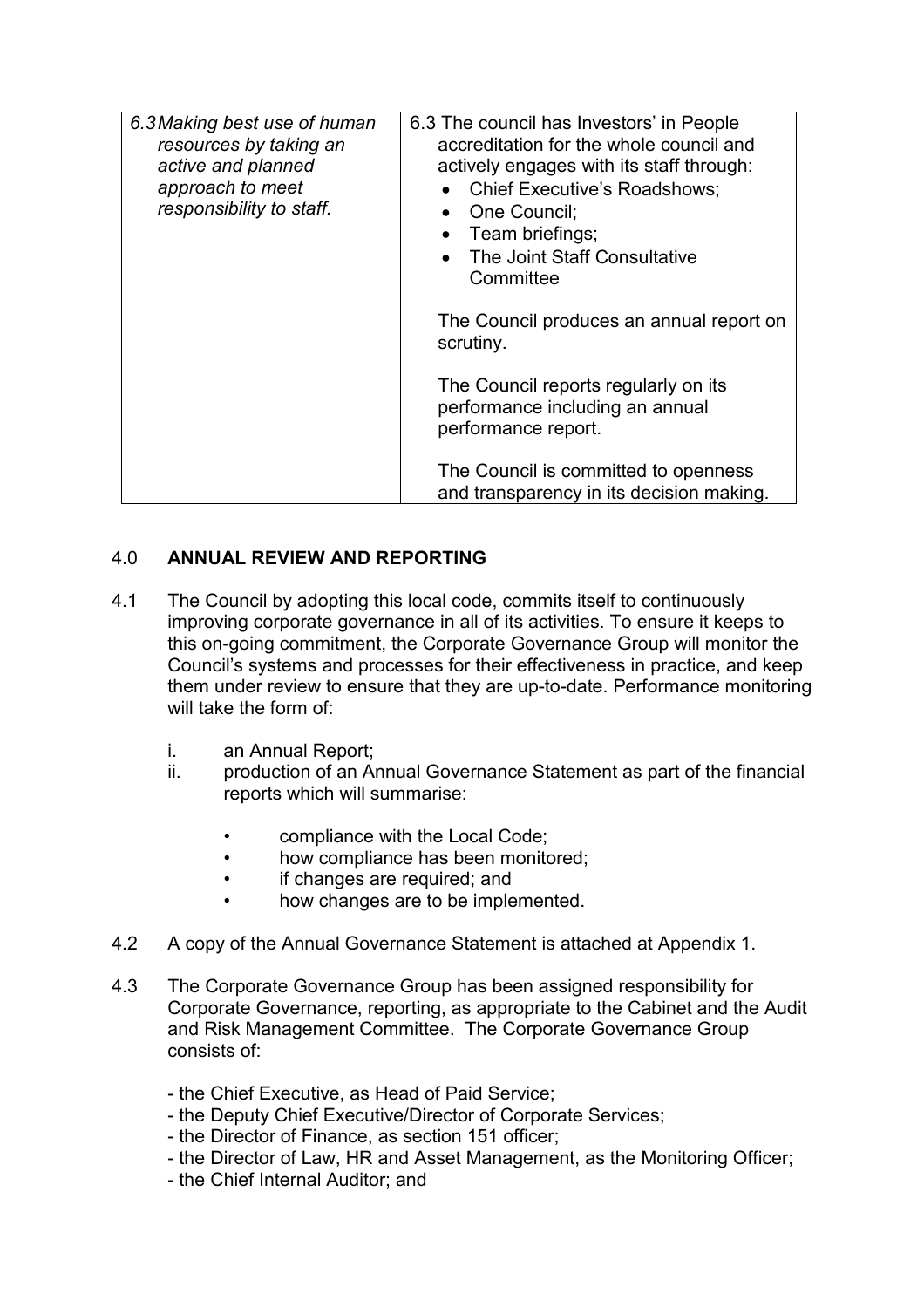- the Audit Commission, Audit Manager.

4.4 A copy of this Code of Corporate Governance will be included as part of the Council's constitution and made available to the public on the Authority's website and the results of the annual review to be published each year.

#### 5.0 REGULAR REVIEW OF POLICIES AND PROCEDURES

5.1 The Council recognises that Corporate Governance needs to be embedded in all the services it delivers. Therefore, it has identified all those policies and procedures which staff and members need to be aware of and comply with to meet the required standards of corporate governance. A copy of these is attached as Appendix 2. All of these policies will be reviewed at least annually as part of the review of this Code.

#### 6. CONCLUSION

6.1 The Council is fully committed to the principles of corporate governance, and through the measures outlined within this Code, will ensure that adequate arrangements are made with regard to its continued implementation, monitoring and review.

Simon Goacher Head of Legal and Member Services 15 January 2009.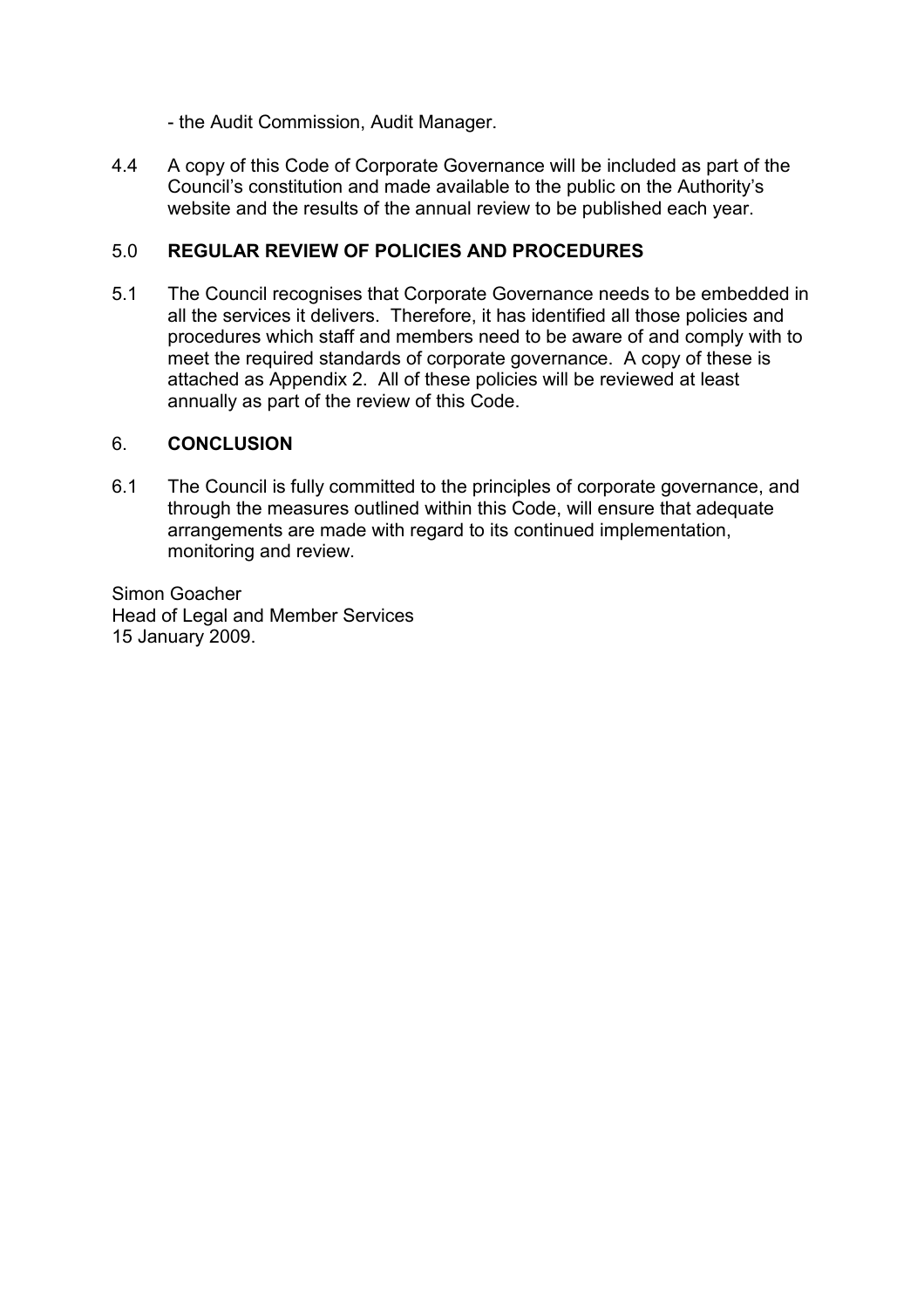# CODE OF CORPORATE GOVERNANCE Appendix 1

Annual Governance Statement to be added